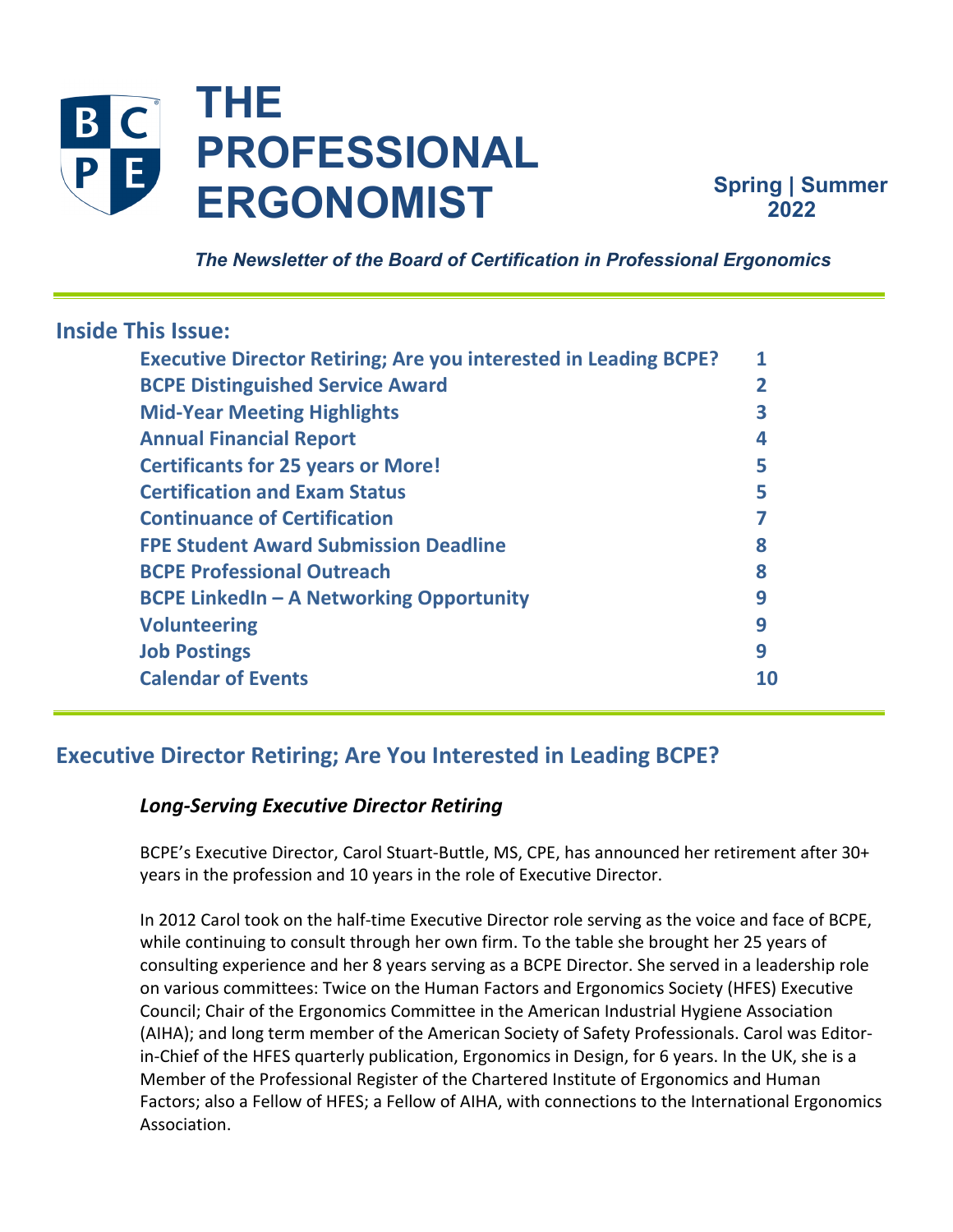<span id="page-1-0"></span>Carol's strength has been connecting and keeping BCPE to the fore among many other organizations in similar spheres. During her term with BCPE, Carol helped move the organization forward on many fronts; for example, she helped transition the exam to an electronic platform and formalized the extensive certification cycle, especially regular core competency reviews and updates, validation processes, exam question generation and exam refreshment. There have been infrastructure developments and software changes over the years affecting all operations, including issuance of the newsletter. Carol has helped keep the wheels turning smoothly and always stresses the essential element of teamwork.

We thank Carol for the many years she gave us. She will be missed, but we certainly wish her the very best in her next chapter of life – retirement!

#### *Are YOU Interested in Leading BCPE?*

The Board of Certification in Professional Ergonomics has an exciting job opportunity! They are seeking a self-driven and highly competent Executive Director to lead their premier body for Professional Board Certification in Ergonomics, Human Factors and User Experience.

This is a chance to be a leader in the profession and operate at a national and international level. Consider applying to use your strong entrepreneurial drive and leadership qualities with the nonprofit organization. You will be working with a rotating body of 11 volunteer Directors and a very experienced Executive Administrator.

For details visit: [BCPE Executive Director Position](http://bcpe.org/wp-content/uploads/2022/06/BCPE-Executive-Director-Position-June-2022-Final.pdf) *We look forward to your applications for the position!*

#### **BCPE Distinguished Service Award**

We are delighted to announce that the 2022 BCPE Distinguished Service Award will be given to **William J. Boyd, MS, CPE.** We will present the award during the BCPE Annual Networking Reception at the HFES conference in Atlanta, GA. The evening for the reception is the usual Tuesday of conference week, October 11, at 6:00pm.



**Bill** was BCPE certified in 2000 and has been a strong advocate of BCPE ever since. When he joined the BCPE Board of Directors in 2007 he was Senior Vice President for CNA Insurance Company, responsible for a staff of approximately 300 professionals in the delivery of Customer Occupational Health and Safety Services, yet he found time to volunteer and support BCPE. During his time on the BCPE Board Bill volunteered to visit and give presentations to numerous HFES student chapters, above and beyond duties as a Board member. On retiring from CNA, Bill

continued his advocacy of BCPE when working with the Institute of Industrial Engineers. Every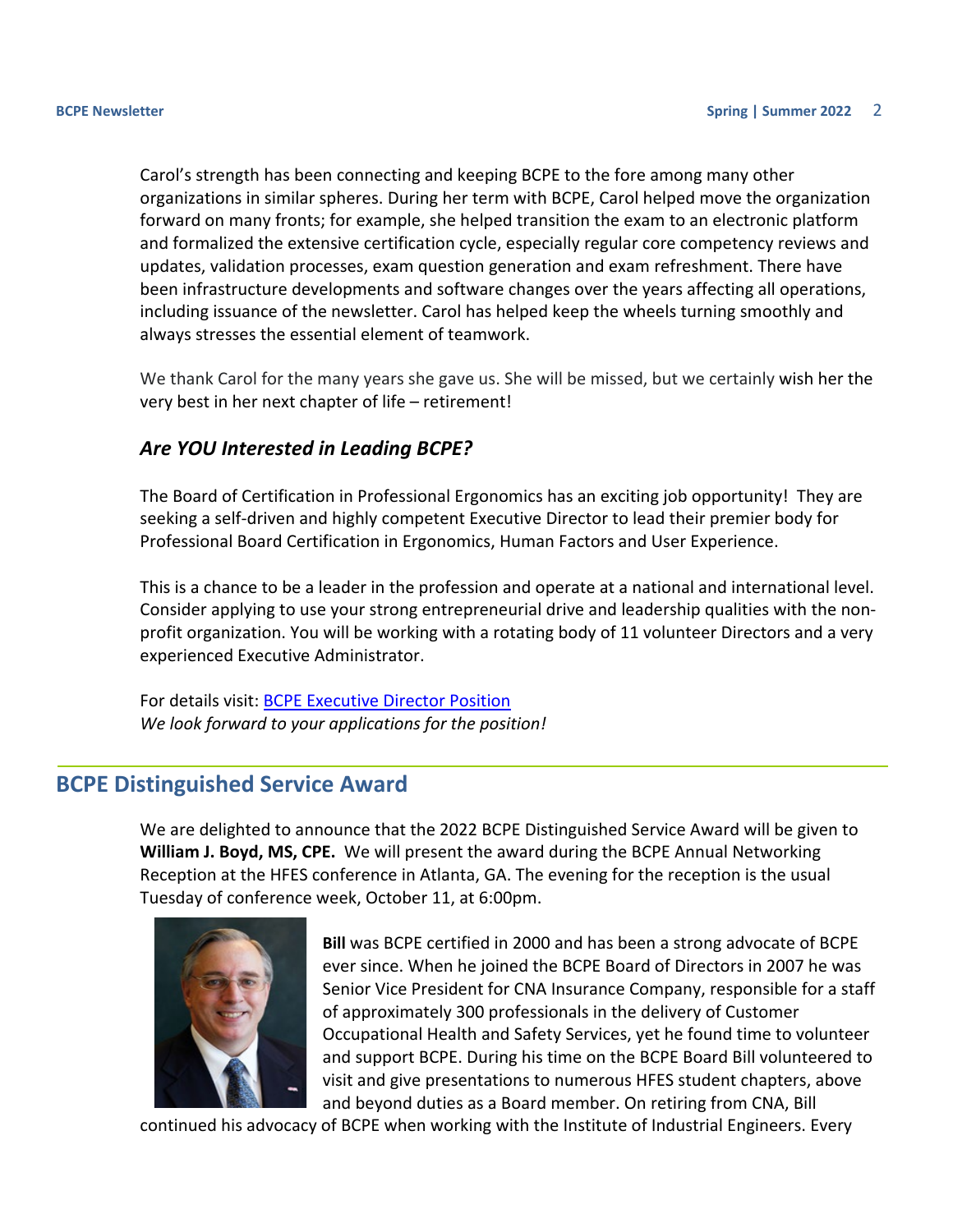<span id="page-2-0"></span>year, Bill ensured the Applied Ergonomics Conference (AEC) held a session on BCPE and he would give the talk! We knew Bill watched out for us to be sure we had a booth and he offered to be point-of-contact if needed. His steady support helped us through many years.

Bill is a Certified Industrial Hygienist, Certified Safety Professional, and an Underwriters Laboratory Recognized Risk Engineer. He is a member of the American Academy of Industrial Hygiene and a Delegate to the National Safety Council. Bill also is the former Chair of the AEC.

After 35 years in the health and safety profession we wish Bill a great retirement. We are grateful for Bill's leadership and advocacy over the decades. Thank you Bill for all you have done for BCPE!

## **Mid-Year Meeting Highlights**

The BCPE Board of Directors held their 2022 Mid-year Meeting virtually on May 6-7. President Gene Kay steered the Board over the two-day meeting with particular emphasis on keeping the committees productive, especially while the Board size is temporarily smaller. The following are highlights from the meeting minutes.

- Submissions for certification remained steady overall with 2021 numbers similar to 2020, however Associate applications were down from the previous year.
- Director elections for the 2022-2025 term were held. Thank you to all those who submitted nominations. Each one qualifies to be a Director, however, we discuss nominees who might best complement the Board at the present time to keep a balance of representation on the Board. In addition, we look for those who are in areas that would best fit our current strategic goals. Three Directors will be installed at the 2021 Annual Business Meeting in October, one of whom was re-elected to a second term, Patrick L Craven, PhD, CHFP – Congratulations Patrick! Welcome to the new Directors, Rosemarie Figueroa Jacinto, PhD, CHFP and Penney M. Stanch, MPH, CPE. We look forward to your terms starting in the Fall.
- The Directors also accepted two resignations from the Board, Michael A. Boggi, MS, CHFP and Conne Bazley, PhD, CHFP, plus one leave of absence, each for personal reasons. Board member Cynthia Rando was voted to fill the remaining 2 years of Conne Bazley's term, starting at the fall Annual Business Meeting.
- The Exam Committee reported progress with addressing alternative pathways to certification which includes a critical assessment of all aspects of certification requirements in relation to the core competencies.
- The Communications and Media Committee reported on the improved differentiation between the formal BCPE LinkedIn page and the BCPE supported Discussion page. We encourage you to join both pages. The formal page is used for BCPE announcements and reminders, which are important to know, and the other is for the community to network and exchange information. Both can be joined by accessing the appropriate LinkedIn icon at the footer of the **bcpe.org** Webpage.
- The Outreach Committee continues to grow the Ambassadors to reach out to students. Reminder: the [BCPE Store](http://bcpe.deco-apparel.com/?utm_source=Opening+of+BCPE+Store&utm_campaign=BCPE+2016+Survey&utm_medium=email) is still available for orders!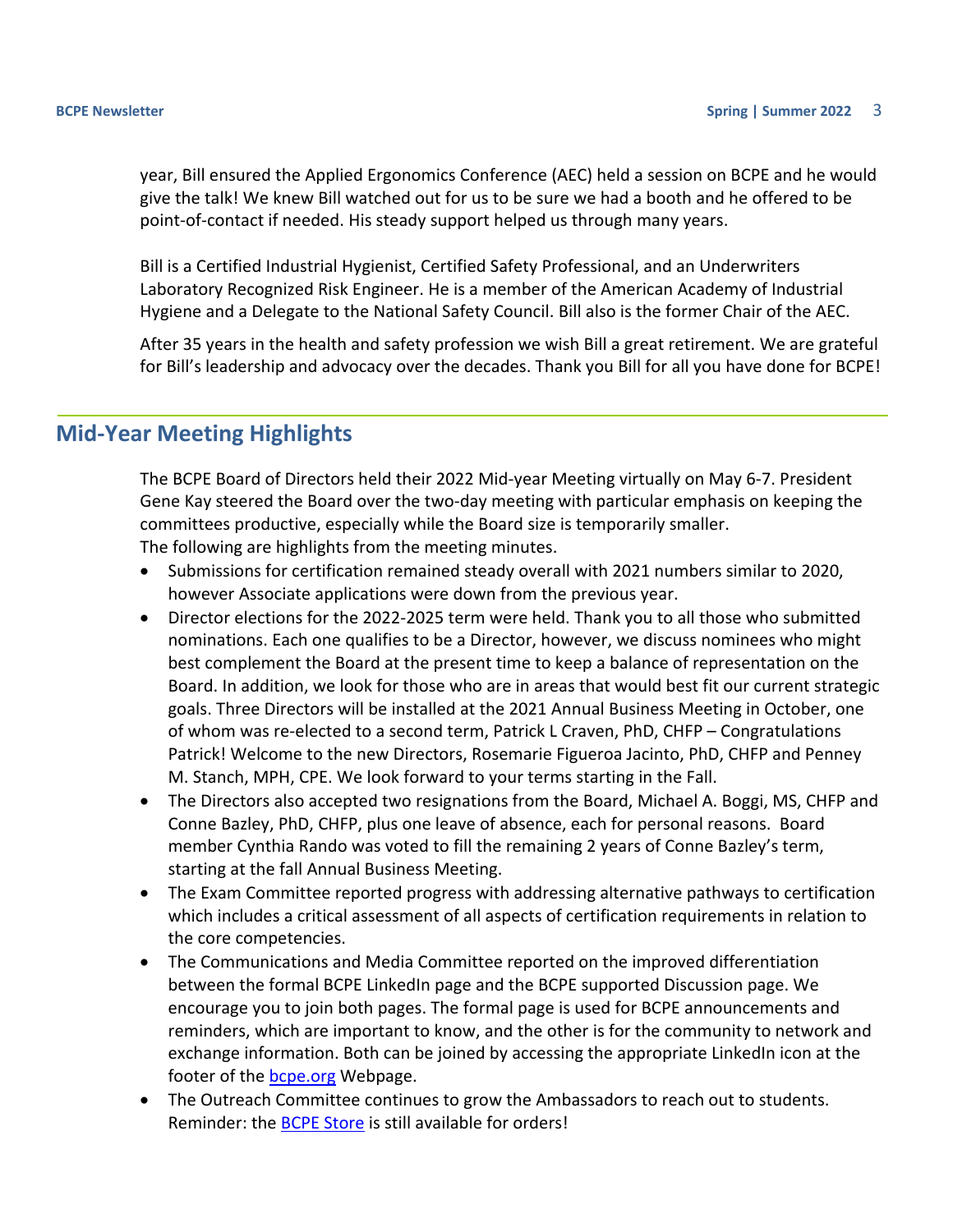<span id="page-3-0"></span>

*Left to right, top row: Shaheen Ahmed, Patrick Craven, Gene Kay, and Carol Stuart-Buttle Second to top row: Tom Callaghan, Linda Tapp, Jenn Law and Cynthia Rando Bottom row: Denny Yu and Kris Rightmire*

## **Annual Financial Report**

BCPE's 2021 revenue totaled \$193,405., about 7K less than in 2020. Expenses were \$177,687. reflecting about \$16K less than in 2020. This information is itemized below. Certification renewal fees, along with application and exam fees, provides our primary revenue. Associate applications were down from the previous year while full professional applications held steady. Our greatest expenditures other than salaries are administrative costs are marketing and meetings, and exam development and exam administrative costs. The pandemic dramatically reduced our expenses.

If you have questions concerning this report, please contac[t Kris Rightmire,](mailto:bcpehq@bcpe.org) Executive Administrator.

| <b>REVENUE</b>                    |           | <b>EXPENSES</b>                   |           |
|-----------------------------------|-----------|-----------------------------------|-----------|
| Application, exam (& retake fees) | \$29,780  | Salaries and related costs        | \$113,314 |
| Renewal fees (& late fees)        | \$162,872 | Administrative costs              | 23,982    |
| Miscellaneous & Interest income   | 753       | Marketing / Business meetings     | 8,722     |
|                                   |           | Computer, web, database           | 10,624    |
|                                   |           | Exam development & administrative | 21,045    |
|                                   |           |                                   |           |
| <b>TOTAL REVENUE</b>              | \$193,405 | <b>TOTAL EXPENSES</b>             | \$177,687 |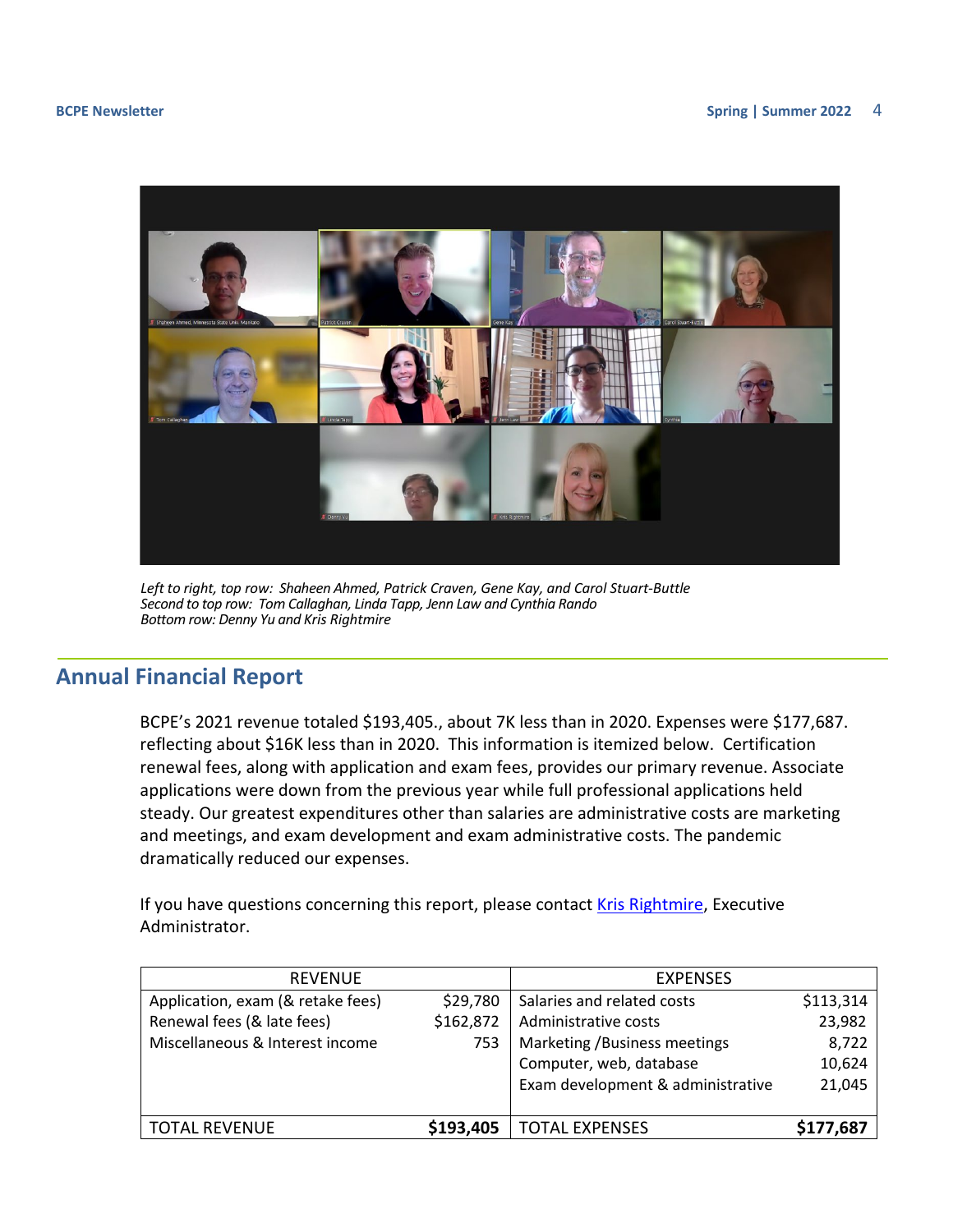## <span id="page-4-0"></span>**Certificants for 25 years or More!**

Congratulations to all those who, during 2022, will have held professional certification for 25 years. We appreciate the many years that you have been part of the BCPE family! Thank you for being our advocates and mentors.

Those who reach this great landmark receive a certificate in the mail. Unfortunately, some of these have returned because we do not have a current address. If you were listed in the Spring or Fall newsletter last year but did not receive a certificate, please contact Kris at bcpehg@bcpe.org with your current address. Also, those listed below, please provide your current address if you have any doubt that we have the most up to date information.

Brian C. Bone, MSc, CPE Somadeepti N. Chengalur, PhD, CPE Daniel L. Cimmino, BS, CPE ret. David G. Curry, PhD, CHFP Karl E. Dodge, MS, CPE Ellen Meyer Gallo, MS, CPE Victor S. Garrison, BA, CPE ret. Deanna Harrison, BSc, CPE

Michell Janna, MSIE, CPE Jari P. Jarvinen, PhD, CPE Jack D. Mason, MS, CPE ret. Christine Meier, PhD, CHFP Ajoy Muralidhar, MS, CHFP Syed Abid Ali Naqvi, PhD, CPE Sonia Paquette, OTD, CPE David J. Ramcharan, PhD, CHFP Gregory M. Rowell, MSIE, CPE Kevin J. Simonton, MS. CPE Peregrin O. Spielholz, PhD, CPE Terry L. Stentz, PhD, CPE Michael P. Tarka, PhD, CHFP Michael J. Welch, MS, CHFP ret. David D. Wood, MSIE, CPE C. Dennis Wylie, BA, CPE ret.

## **Certification and Exam Status**

#### **Certificant Totals**

Through June 13, 2022 there are 1379 Certificants:

- 860 Professional Certificants
- 206 Associate Certificants
- 272 Retired Certificants (Professional and CEA)
- 421 Certified Ergonomics Associates (CEA)

#### **Examination**

The Spring 2022 examination was held in the one-month exam window of April. Both site proctored and online proctored exam options were offered. Both exam methods will be available for the Fall 2022 exam as well, which will be held in the one-month window of September.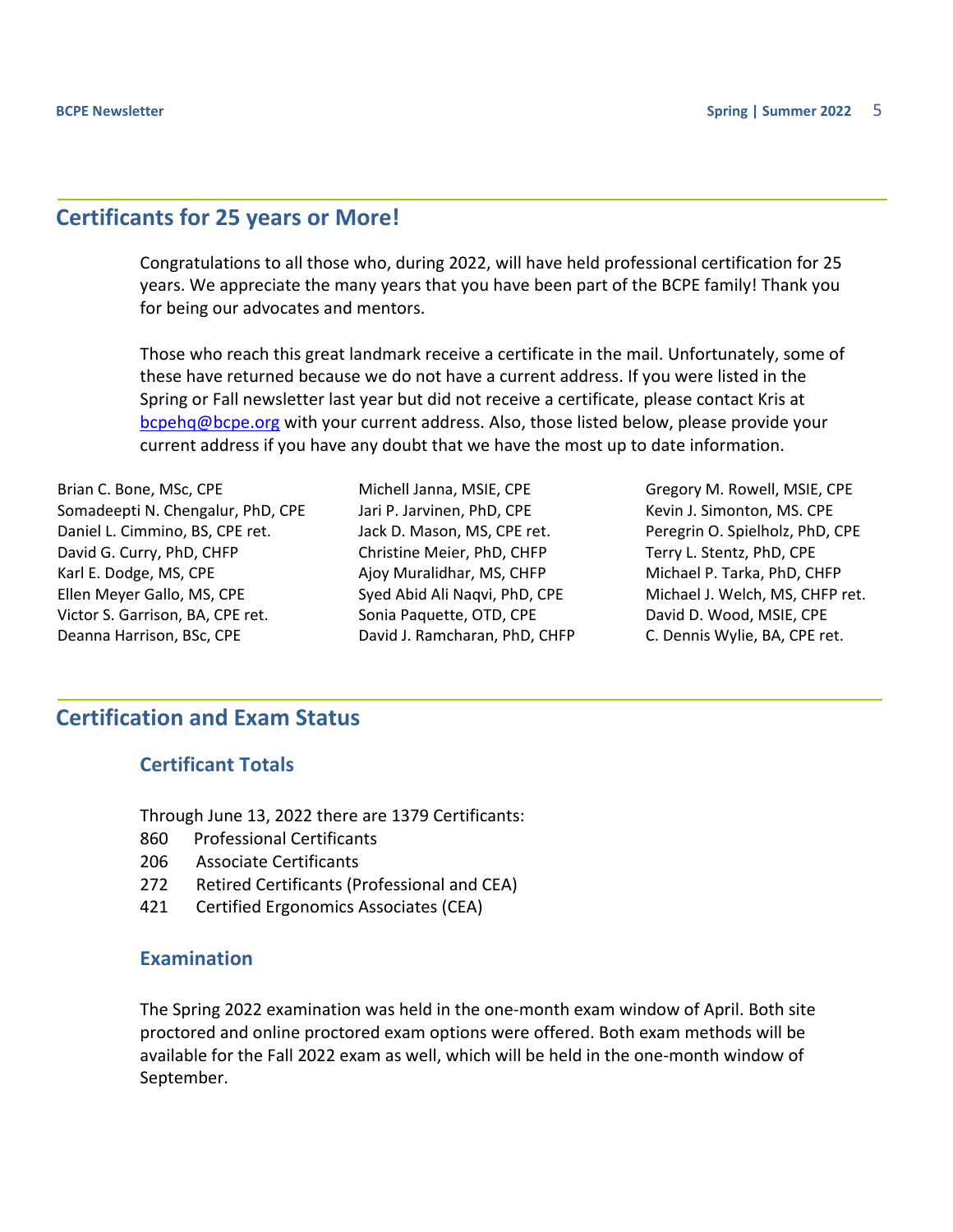Summary of the Spring 2022 examination.

| Applicant                                                     | # Candidates | # Passed | % Passed |
|---------------------------------------------------------------|--------------|----------|----------|
| <b>Professional &amp;</b><br><b>Associate to Professional</b> |              | 11       | 44       |

#### **New Certificants**

Congratulations to the 11 candidates who successfully passed the Spring 2022 exam and obtained Professional Certification. We also welcome the 19 new Associate Certificants since the last newsletter to 6/6/22.

#### **New Professional Certificants:**

Mitchell K. Carswell BHK, CPE\* Heena S. Dani BS, CHFP Brian J. Hanlon, MS, CPE Emma M. Levitt BSME, CHFP\* Haylee M. Mercer MA, CPE Daniel K. Mines MSc, CPE \* Associate to Professional transition Camille Peres PhD, CHFP Paul D. Ritchey DrPH, CPE Amanda Skidmore MA, CPE Kathryn G. Tippey PhD, CPE Michael A. White MS, CPE\*

#### **New Associate Certificants:**

Laith A. Abuhaija MS, AHFP Jacob B. Birenbaum MPH, AEP Jalaluddin B. Dahalan PhD, AEP Josie J. Ehlers PhD, AEP Timothy M. Fay MS, AHFP Michael B. Galang BS, AEP Dianneliz Garcia MS, AEP Ryan T. Hawkins DC, AEP David L. Lakey MPH, AEP Samantha G. Loucks MSc, AEP

Jane R. Lyle-Mitchell MPT, AEP Nicole A. Marmillo MS, AEP Andrew J. Nakushian MS, AHFP Jillian F. Nicholson BS, AEP Matthew Reese MS, AEP Maria C. Sanchez Morales BA, AEP Rachel E. Staats MS, AHFP Yourui Tong MSE, AEP Sam B. Wilkerson BS, AEP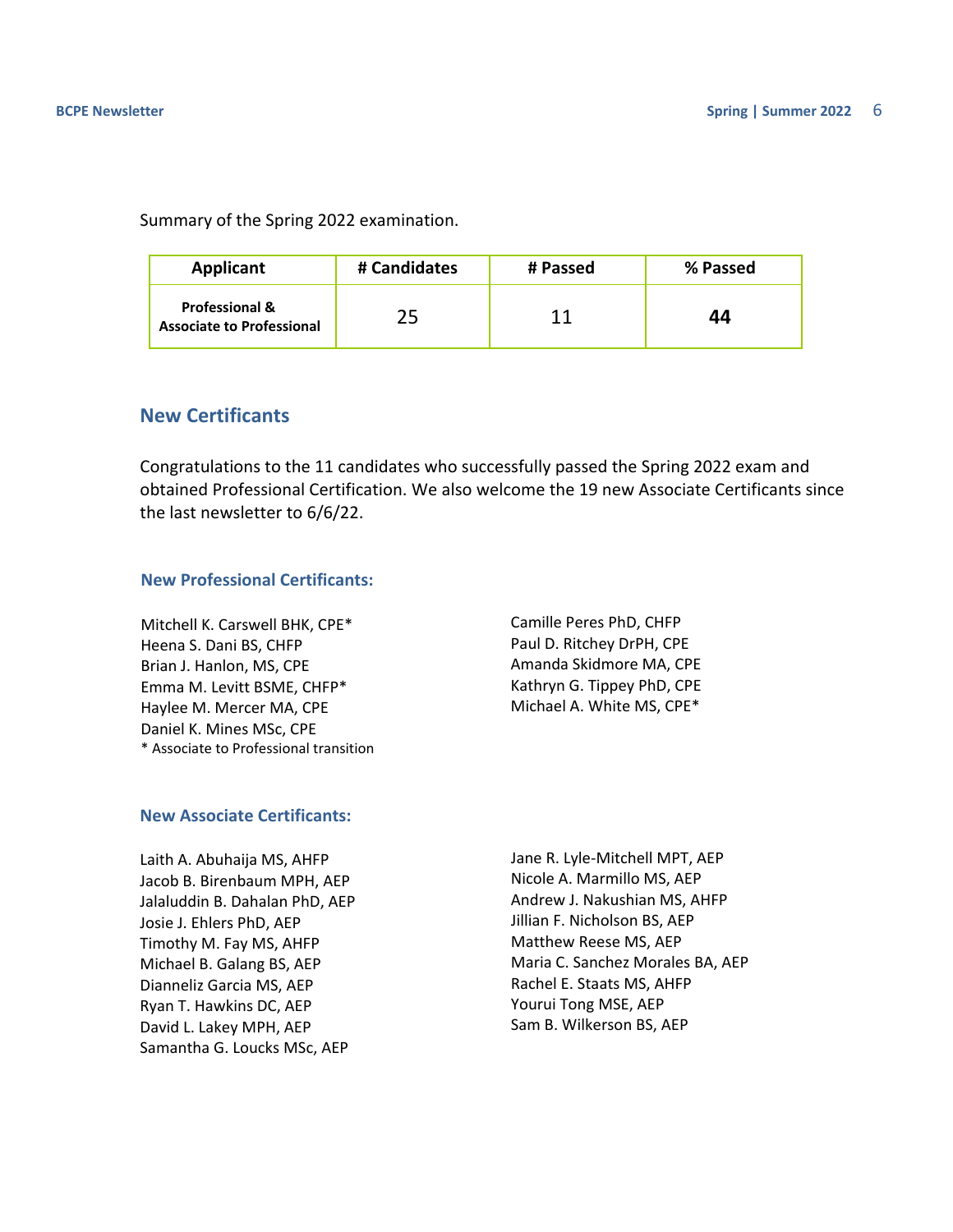#### <span id="page-6-0"></span>**Certificants No Longer Current**

Since the last newsletter the following individuals are no longer BCPE certified:

| Abd Malek Abdul Hamid |
|-----------------------|
| Pilar S. Ayala        |
| Alexandra Ayvas       |
| Menekse Salar Barim   |
| Ryan K. Bethel        |
| Rajaram Bhagavathula  |
| Timothy J. Buckley*   |
| Alexandra C. Burn     |
| Myrna Callison        |
| Dervon Chang          |
| Andrew S. Cherepon    |
| Marilyn Dainoff*      |
| Christopher M. Dalton |
| Lazurus S. Donabedian |

J. Grant Esler Kurt A. Fellrath Michael D. Folmar Gregory A. Garrett\* Diana Glattely Lia B. Guimaraes\* Kristen M. Haynes Beau M. Helton Nathan C. Huizinga Sadi D. Hulgan Jessica B.J. Jeppsson Steven Johnston Eric W. Kuhlmann Nadia L. Labort

Blaine P. Larock Samantha A. Levine Shannon L. MacNeil Ashkok Kumar Natarajan Alexandria M. Noble Marcus N. Peterson Joseph N. Pratt Alaina K. Preddie Rajiv Rai Robin M. Richter Natalie V. Schwatka Justine Stohler Tatsumari Tomiyama Aruna Vadgama Clinton S. Young

*\*Deceased*

#### **Retired Status**

BCPE offers a retired status for those certificate holders who no longer practice or who practice no more than 15 hours per month. Retired status is awarded upon approval of the certificate holder's statement of work plus payment of a one-time \$165 retired status fee. If this is your situation and you are finding it difficult to meet your CoC obligation due to inactivity, email Kris at **bcpehq@bcpe.org.** 

## **Continuance of Certification**

Individuals with the CPE, CHFP and CUXP designations must submit a CoC worksheet every five years. A summary of the 2016-2021 CoC cycle follows:

|                                            | 2016-2021     |
|--------------------------------------------|---------------|
| <b>CoC Worksheets Due</b>                  | 76            |
| <b>CoC Worksheets Submitted</b>            | 62            |
| CoC Worksheets in Review                   | 0             |
| Leave of Absence Granted                   | $\mathcal{P}$ |
| <b>Retired Status Granted</b>              | 3             |
| CoC Worksheets Not Submitted or Incomplete | 9             |
| <b>Overall Compliance Rate (for 2021)</b>  | 88%           |

The current CoC cycle is 2017-2022. The actual month marking the beginning and end of your 5-year cycle is based on the month you took the exam.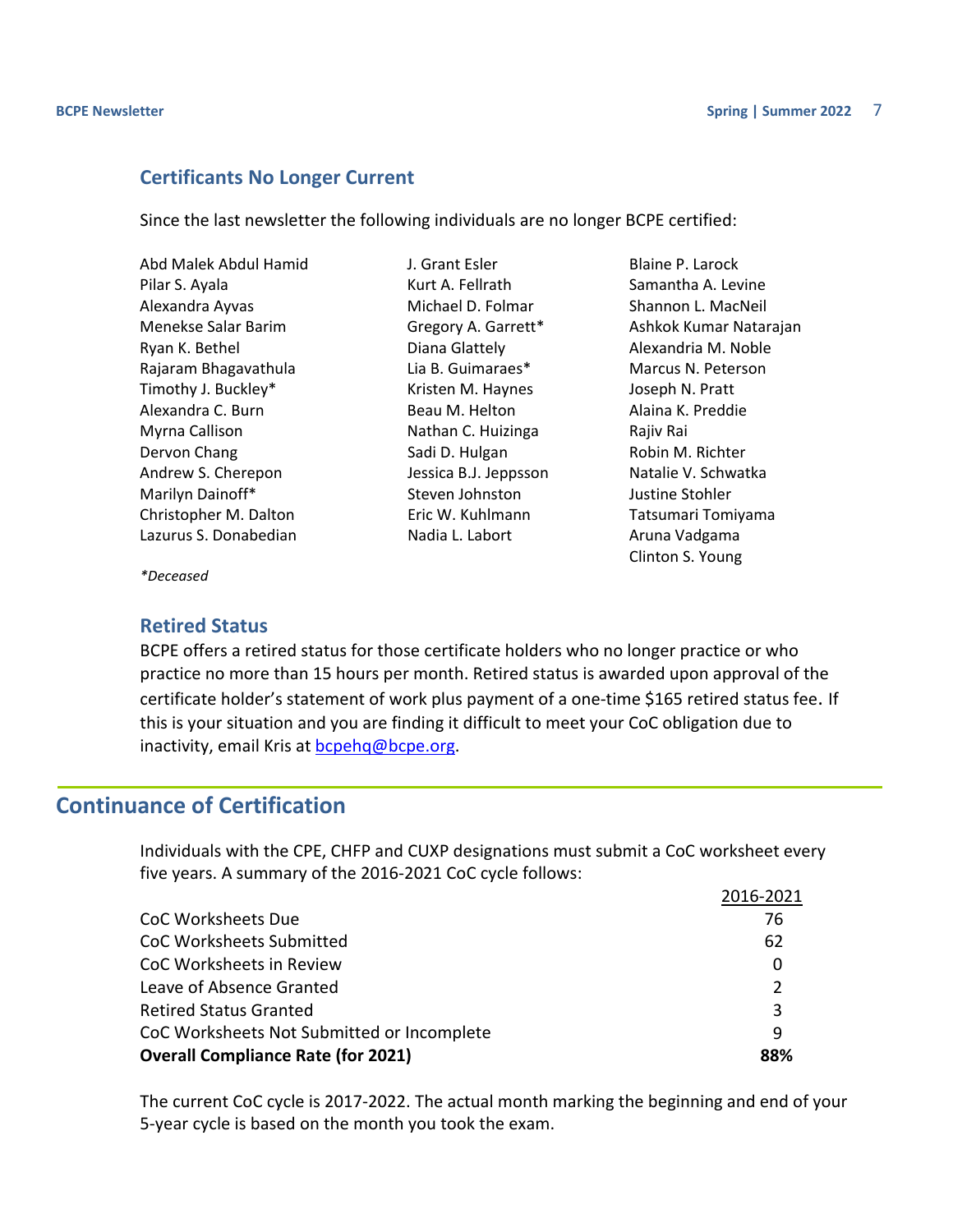#### <span id="page-7-0"></span>**FPE Student Award Submission Deadline**

The submission deadline for the 2022 Dieter W. Jahns Student Practitioner Award is **June 30**. The award was created by The Foundation for Professional Ergonomics in honor of Dieter Jahns, a lifelong advocate of the practice of ergonomics and a leader in ergonomics certification*.* The annual award is given to the student (or group of students) for a project that demonstrates the major practice areas of ergonomics: analysis, design, and evaluation. The purpose of the award is to advance professionalism in ergonomics by recognizing educational activities that demonstrate how professional ergonomists serve to make people's lives at work and at home healthier, safer, more productive, and more satisfying. The award is open to master and doctoral students in ergonomics and ergonomics-related programs. Students who have completed their graduate degrees within one year of submitting are also eligible.

The award and cash prize of \$1,000 will be presented during the BCPE Networking Reception at HFES Annual Meeting, October 11, 2022, in Atlanta, GA. In addition, \$1000 will be awarded to the Professor who served as the mentor for the student project. The cash award is made to the university department/lab for the professor's discretionary use to advance education in the practice of ergonomics and human factors.

Please go to the [FPE website](https://www.ergofoundation.org/ergonomics-projects/annual-dieter-w-jahns-student-practitioner-award) for complete details on criteria and format. Send submissions electronically to [Robert J. Smillie,](mailto:robert.smillie@cox.net) PhD, CPE

## **BCPE Professional Outreach**

- The **Applied Ergonomics Conference** and **HFES International Health Care Symposium** were held *In Person* in 2022. BCPE was a sponsor with a booth at both events, thanks to the help of volunteers.
- **[HFES.](https://www.hfes2022.org/)** The **Human Factors and Ergonomics Society** has announced that the 2022 Annual Conference will be *In Person* on October 10-14, 2022 in Atlanta, GA.
- **BCPE** will host their Annual Networking Reception at the HFES Conference, on Oct.11 6-8 pm, sponsored by the Foundation for Professional Ergonomics (FPE). *Mark your Calendars!*
- **[ErgoX](https://www.ergox2022.org/)**. Hosted by HFES, ErgoX will be in Atlanta, GA November 14-15, 2022, following the HFES conference week.
- **[NECE.](https://www.ergoexpo.com/)** The **National Ergonomics Conference** and ErgoExpo will be an In Person conference held November 8-10, 2022 in Las Vegas

BCPE will be having a booth at HFES and NECE. Please keep a look out for an email calling for volunteers for the booths, closer to the events!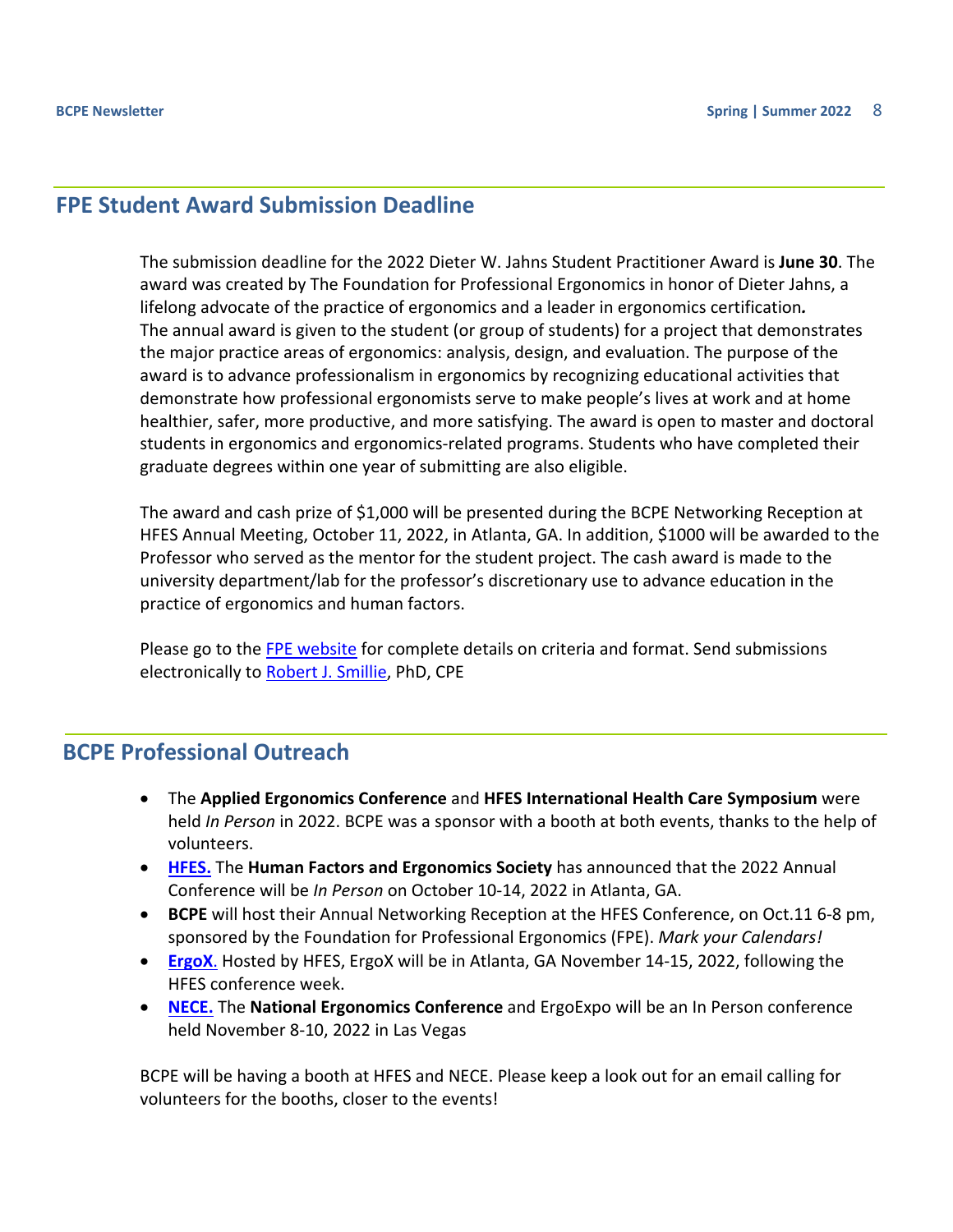## <span id="page-8-0"></span>**BCPE LinkedIn – A Networking Opportunity**

Please join the **MAIN** LinkedIn page "**Board of Certification in Professional Ergonomics**", managed by the BCPE Directors, because it is an important additional method to communicate with YOU, our Certificants. Aside from important news being shared between Certificants and BCPE, all job postings on the BCPE website are also posted on the LinkedIn site. Since the job postings opportunity became free there have been several jobs posted each month.

We still welcome you to connect with colleagues at the *BCPE hosted* LinkedIn Discussion Page ["Human Factors, UX, and Ergonomics Discussion Page".](https://www.linkedin.com/groups/8307857/) Consider joining and posting interesting stories and work challenges, or post a question to colleagues. Let's build the forum for good collegial networking.

Both LinkedIn sites are available at the footer of the [BCPE webpage.](https://bcpe.org/)

## **Volunteering**

**THANK YOU** to the numerous certificants who have donated their time and talent to BCPE in the last year. We greatly appreciate your service to the organization and those seeking BCPE certification. Thank you to our volunteers who helped with the booths at the recent events this spring – Applied Ergonomics Conference and the HFES Health Care Symposium.

If you are interested in volunteering, we welcome your involvement! We have standing committees related to **Communication**, **Outreach** and **Certification** that would benefit from your assistance. **In particular**, we are looking for more **Application Reviewers** and **Mentors**. If you would like more information about BCPE volunteer opportunities, or would like to volunteer, please contact Kris Rightmire at [bcpehq@bcpe.org.](mailto:bcpehq@bcpe.org)

## **Job Postings**

Employers reach practitioners and Jobseekers find a job! Post available job openings at the BCPE Job Bank. It is FREE!

**Why post in BCPE listing**? Not all BCPE certificants belong to the professional societies or the same associations. By posting jobs at BCPE, you reach all the certificants whom you know have gone the extra mile to distinguish themselves and become certified. By posting at BCPE, you are also demonstrating support for BCPE certification. In addition, we draw attention to the job by posting on LinkedIn sites including BCPE LinkedIn. Please continue to send your Job Ads!

Checkout the Job Postings at [www.bcpe.org](http://www.bcpe.org/find-a-certificant/job-postings/) for posted positions.